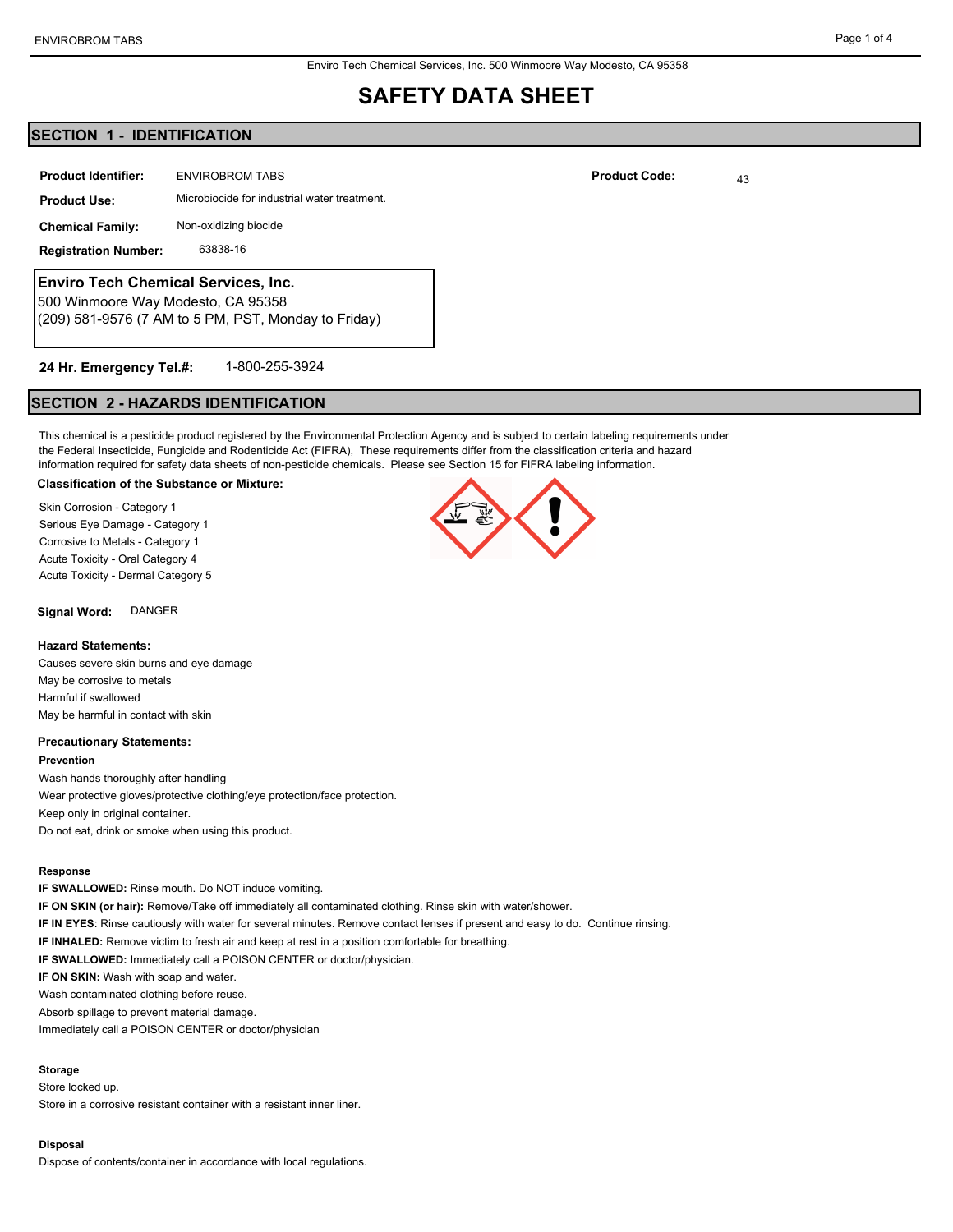## **SAFETY DATA SHEET**

### **Hazards not Otherwise Classified:**

No other hazards classified.

### **SECTION 3 - COMPOSITION / INFORMATION ON INGREDIENTS**

| $\sim$<br><b>naredient</b><br>lina                                        | Synonym                 | ، Number<br>ICAS                  | oncentration<br>oncei |
|---------------------------------------------------------------------------|-------------------------|-----------------------------------|-----------------------|
| ∴O-3-NI⊤<br>חםר∩<br>IONAMIDE<br>√P™<br>RIL<br>' ∕IBP'<br>.JM⊑<br>- -<br>◡ | <b>DBNP</b><br><u>r</u> | ົາ 1<br>$02^{\circ}$<br>222-U I-2 | $92-98%$<br>⊿פי       |

#### **SECTION 4 - FIRST-AID MEASURES**

**Inhalation:** Get medical advice/attention if you feel unwell or are concerned.

**Skin Contact:** Take off immediately contaminated clothing, shoes and leather goods (e.g. watchbands, belts). Rinse skin with lukewarm, gently flowing water/shower with a flushing duration of 30 minutes. Immediately call POISON CENTER/doctor. Wash contaminated clothing before re-use. **Eye Contact:** Remove source of exposure or move person to fresh air. Rinse eyes cautiously with lukewarm, gently flowing water for several minutes, while holding the eyelids open. Remove contact lenses, if present and easy to do. Continue rinsing for 60 minutes. Take care not to rinse contaminated water into the unaffected eye or into the face. Immediately call a POISON CENTER/doctor. Continue rinsing until medical aid is available.

**Ingestion:** Immediately call a POISON CENTER/doctor. Do NOT induce vomiting. If vomiting occurs naturally, lie on your side, in the recovery position. **Most Important Symptoms and Effects, both Acute and Delayed:** Contact with skin/eyes can cause irritation or severe burns and scarring with greater

exposures. Causes irritation of eyes, and with greater exposures it can cause burns that may result in permanent impairment of vision, even blindness. **Indication of any Immediate Medical Attention and Special Treatment Needed:** Treat symptomatically

## **SECTION 5 - FIRE-FIGHTING MEASURES**

**Extinguishing Media:** Use water spray, powder, foam, carbon dioxide.

**Special hazards arising from the substance or mixture:** Non combustible. May give off irritating or toxic fumes (or gases) in a fire.

**Flammability classification (OSHA 29 CFR 1910.106) (Hazcom 2012):** Non flammable

**Hazardous Combustion Products:** Non combustible

**Special protective equipment and precautions for firefighters:** In the event of a fire, wear full protective clothing and NIOSH-approved self-contained breathing apparatus.

## **SECTION 6 - ACCIDENTAL RELEASE MEASURES**

**Personal precautions, protective equipment and emergency procedures:** Wear appropriate personal protective equipment as specified in Section 8. Keep unnecessary and unprotected personnel from entering.

**Methods and materials for containment and cleaning up:** Carefully sweep material into a designated PLASTIC waste container. Collect in plastic containers only.

**Special spill response procedures:** Collect spills in plastic containers only

## **SECTION 7 - HANDLING AND STORAGE**

**Precautions for Safe Handling:** Wear gloves and eye protection when handling, moving or using this product. Do not contaminate water, food, or feed by storage or disposal.

**Conditions for Safe Storage:** Keep product in tightly closed container when not in use. Do not drop, roll, or skid drum. Store in a cool, dry, well-ventilated area away from heat or open flame.

**Incompatible Materials:** Avoid strong oxidizing agents, soft metals, acids, and heat.

#### **SECTION 8 - EXPOSURE CONTROLS / PERSONAL PROTECTION**

**Ventilation and engineering measures:** Forced air, local exhaust, or open air is adequate.

**Respiratory Protection:** No additional respiratory protection needed.

**Skin Protection:** Wear gloves when handling.

**Eye/Face Protection:** Wear safety glasses, goggles and/or face shield to prevent eye contact.

**Other Protective Equipment:** Eye wash facility and emergency shower should be in close proximity.

**General Hygiene Conditions:** Do not eat, drink or smoke when using this product. Wash thoroughly after handling. Remove and wash contaminated clothing before re-use. Handle in accordance with good industry hygiene and safety practice.

#### **SECTION 9 - PHYSICAL AND CHEMICAL PROPERTIES**

**Appearance:** Pale yellow-white tablet **Odor: Pungent/chlorine like odor Odor threshold:** No information available **pH:** ~5 (1:100)

**Melting/Freezing point:** 122-125 ºC/252-257 ºF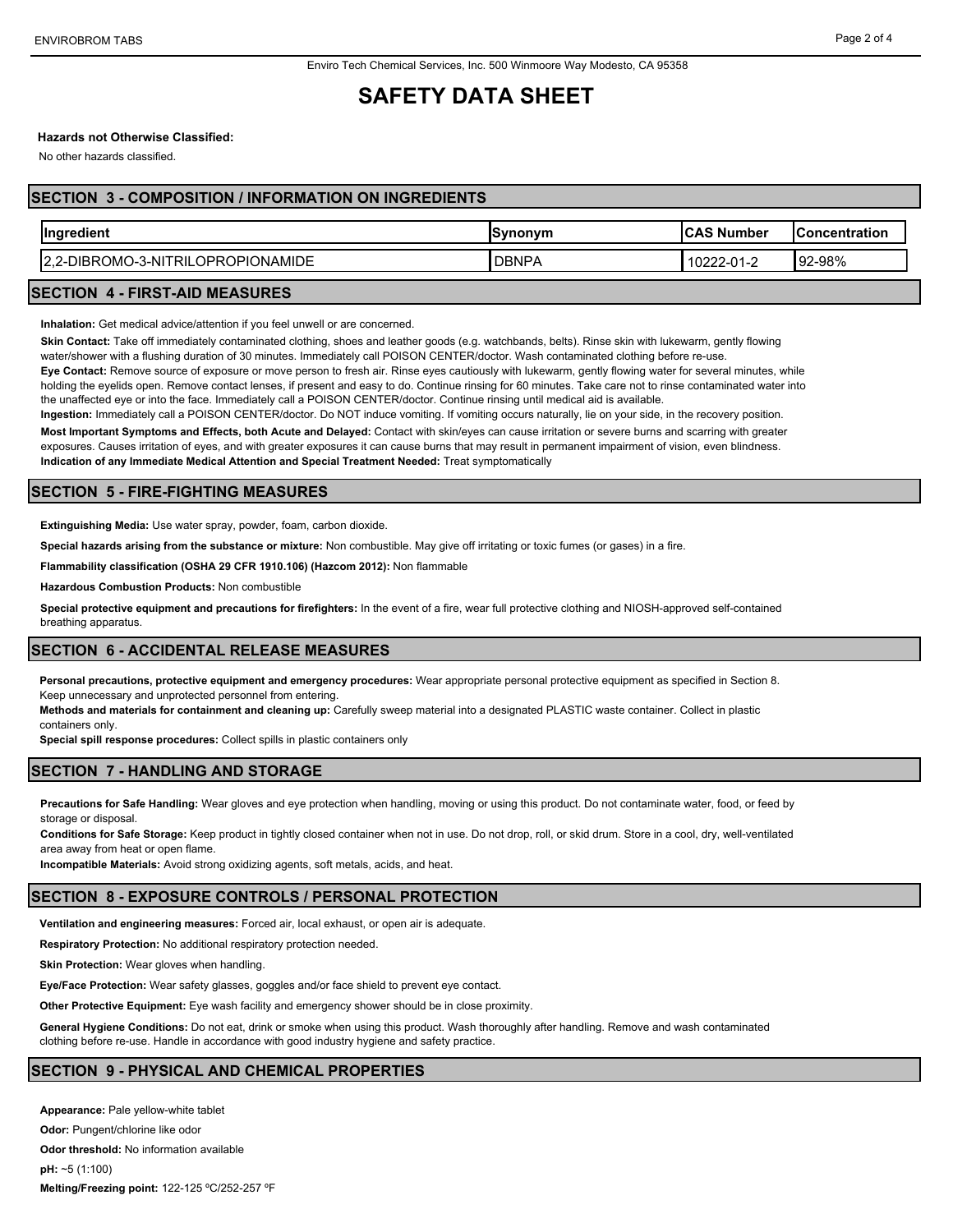## **SAFETY DATA SHEET**

**Initial boiling point and boiling range:** No information available **Flash Point:** > 250 ºC **Flammability (solid, gas):** Non flammable **Solubility in water: Partially soluble Decomposition temperature:** No information available

#### **SECTION 10 - STABILITY AND REACTIVITY**

**Reactivity:** Reactive with oxidizing agents, reducing agents, metals, acids and alkalis. **Chemical Stability:** Stable under normal conditions **Possibility of Hazardous Reactions:** May react with incompatible materials **Conditions to Avoid:** Avoid contact with strong acids and oxidizers **Incompatible Materials:** Alkalis, oxidizing agents, metals, acids and organic materials. **Hazardous Decomposition Products:** Carbon oxides, nitrogen oxides, halongenated compounds

### **SECTION 11 - TOXICOLOGICAL INFORMATION**

#### **Information on likely routes of exposure:**

Routes of entry - inhalation: NO Routes of entry - skin & eye: YES Routes of entry - ingestion: YES Routes of entry - skin absorption: NO

#### **Potential Health Effects:**

#### **Signs and symptoms of short term (acute) exposure:**

**Inhalation:** Not a respiratory irritant.

**Ingestion:** Corrosive! Swallowing causes severe burns of mouth, throat, and stomach. Severe scarring of tissue, corrosion, permanent tissue destruction and death may result. Symptoms may include severe pain, nausea, vomiting, diarrhea, shock, hemorrhaging and/or fall in blood pressure. Damage may appear days after exposure.

Skin: Corrosive! Contact with skin causes irritation or severe burns and scarring with greater exposures. Harmful if absorbed through the skin.

**Eye:** Corrosive! Causes irritation of eyes, and with greater exposures it can cause burns that may result in permanent impairment of vision, even blindness.

#### **Potential Chronic Health Effects:** Sensitization

**Mutagenicity:** No known effects on humans or animals

**Carcinogenicity:** No components are listed as carcinogens by ACGIH, IARC, OSHA, or NTP.

**Reproductive effects:** No known effects on humans or animals

**Sensitization to material:** Prolonged contact can lead to sensitization at contact site.

**Specific target organ effects:** No known effects on humans or animals

**Medical conditions aggravated by overexposure:** No information available

**Toxicological data:** The calculated ATE values for this mixture are:

ATE oral = 335 mg/kg

ATE dermal = >2000 mg/kg

ATE inhalation = No information available.

#### **SECTION 12 - ECOLOGICAL INFORMATION**

**Ecotoxicity:** Harmful to aquatic life. **Persistence and degradability:** No information available **Bioaccumulation potential:** No information available **Mobility in soil:** No information available

#### **SECTION 13 - DISPOSAL CONSIDERATIONS**

**Handling for disposal:** Do not contaminate water, food, or feed by storage and/or disposal. When handling refer to protective measures listed in sections 7 and 8. Empty residue from containers, DO NOT rinse container.